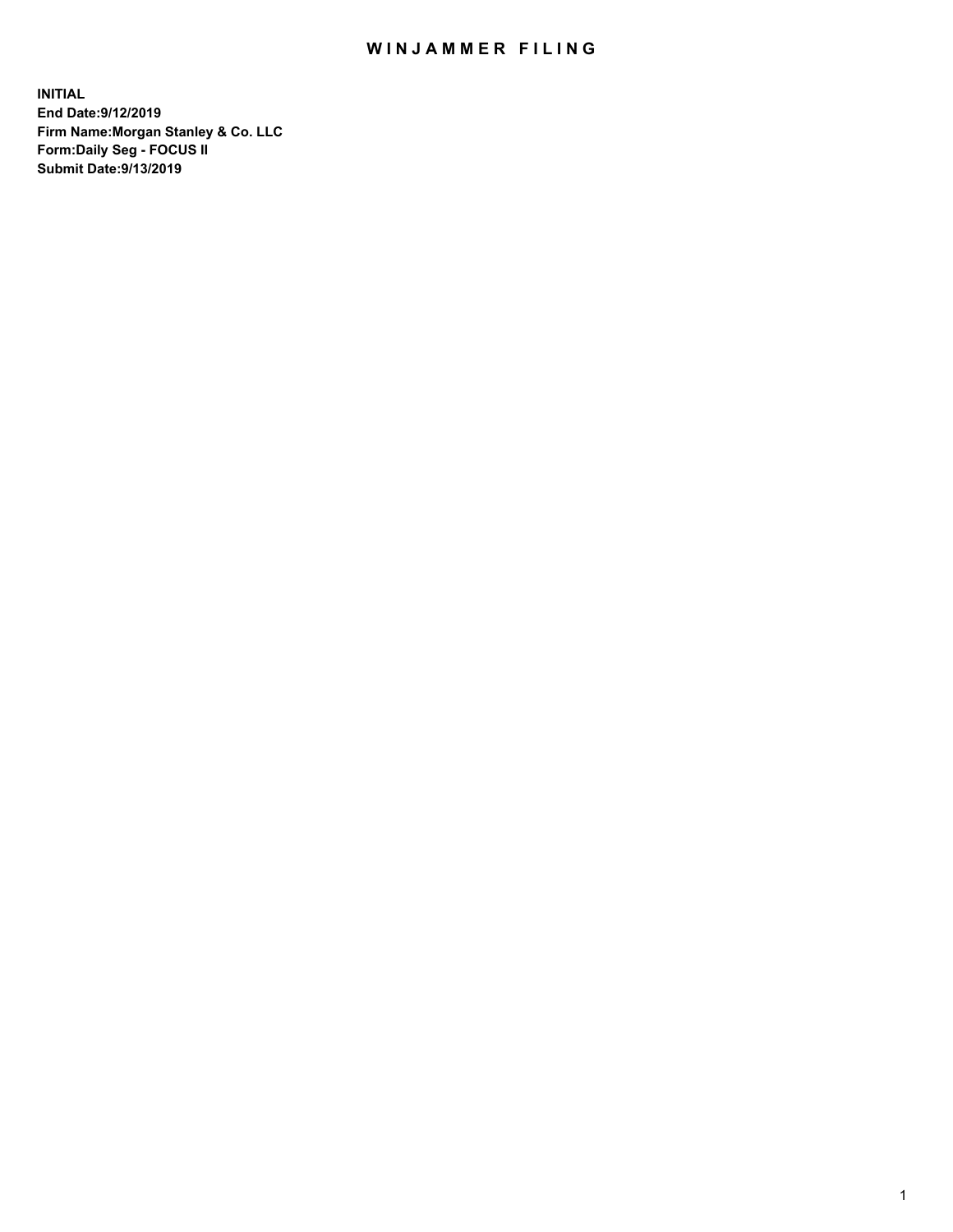**INITIAL End Date:9/12/2019 Firm Name:Morgan Stanley & Co. LLC Form:Daily Seg - FOCUS II Submit Date:9/13/2019 Daily Segregation - Cover Page**

| Name of Company                                                                   | Morgan Stanley & Co. LLC     |
|-----------------------------------------------------------------------------------|------------------------------|
| <b>Contact Name</b>                                                               | <b>Ikram Shah</b>            |
| <b>Contact Phone Number</b>                                                       | 212-276-0963                 |
| <b>Contact Email Address</b>                                                      | Ikram.shah@morganstanley.com |
| FCM's Customer Segregated Funds Residual Interest Target (choose one):            |                              |
| a. Minimum dollar amount: ; or                                                    | 235,000,000                  |
| b. Minimum percentage of customer segregated funds required:% ; or                | <u>0</u>                     |
| c. Dollar amount range between: and; or                                           | <u>0 0</u>                   |
| d. Percentage range of customer segregated funds required between: % and %.       | 00                           |
| FCM's Customer Secured Amount Funds Residual Interest Target (choose one):        |                              |
| a. Minimum dollar amount: ; or                                                    | 140,000,000                  |
| b. Minimum percentage of customer secured funds required:%; or                    | <u>0</u>                     |
| c. Dollar amount range between: and; or                                           | 0 <sub>0</sub>               |
| d. Percentage range of customer secured funds required between:% and%.            | 0 <sub>0</sub>               |
| FCM's Cleared Swaps Customer Collateral Residual Interest Target (choose one):    |                              |
| a. Minimum dollar amount: ; or                                                    | 92,000,000                   |
| b. Minimum percentage of cleared swaps customer collateral required:% ; or        | <u>0</u>                     |
| c. Dollar amount range between: and; or                                           | 0 Q                          |
| d. Percentage range of cleared swaps customer collateral required between:% and%. | 00                           |

Attach supporting documents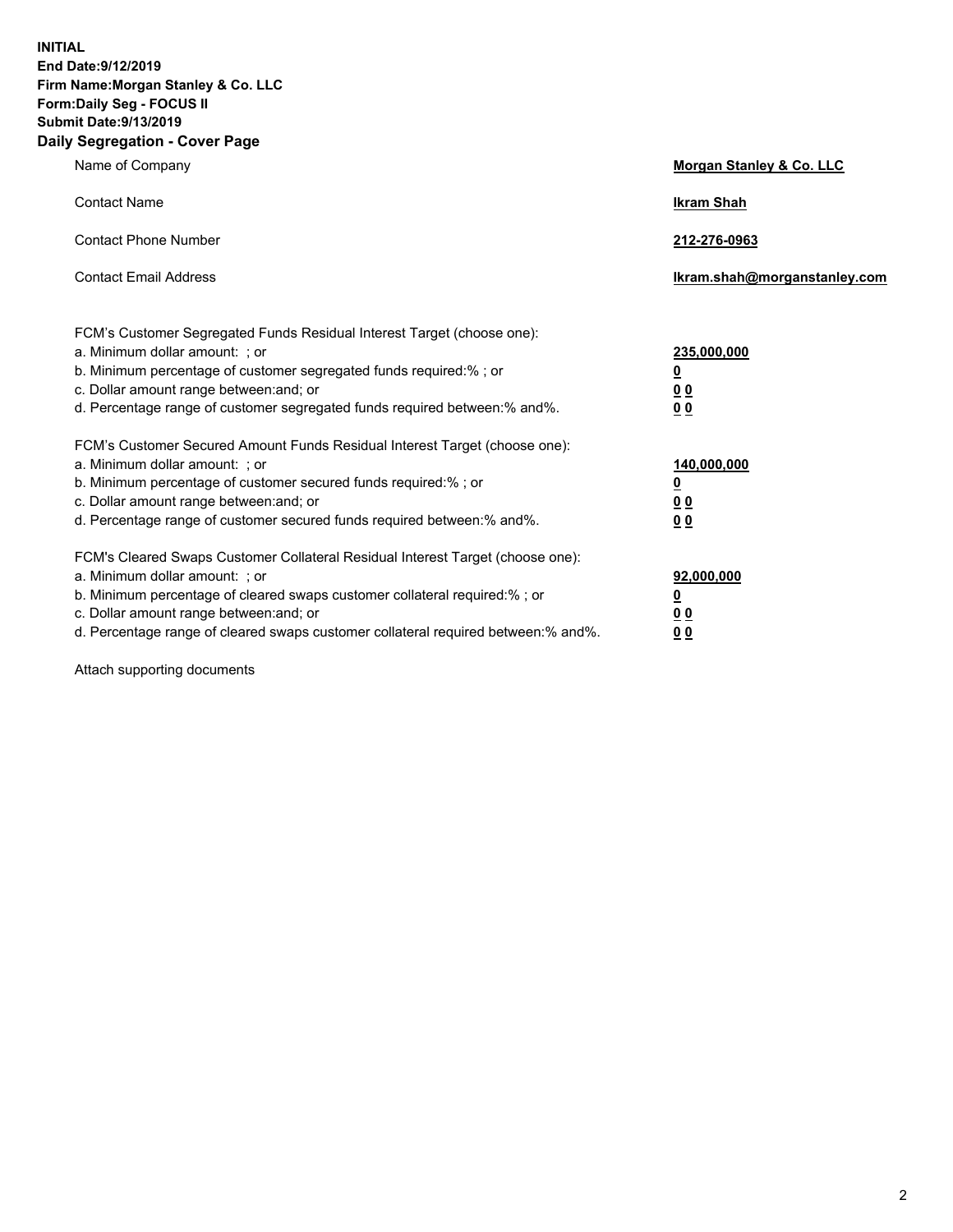## **INITIAL End Date:9/12/2019 Firm Name:Morgan Stanley & Co. LLC Form:Daily Seg - FOCUS II Submit Date:9/13/2019 Daily Segregation - Secured Amounts**

Foreign Futures and Foreign Options Secured Amounts Amount required to be set aside pursuant to law, rule or regulation of a foreign government or a rule of a self-regulatory organization authorized thereunder 1. Net ledger balance - Foreign Futures and Foreign Option Trading - All Customers A. Cash **2,812,100,658** [7315] B. Securities (at market) **2,315,093,028** [7317] 2. Net unrealized profit (loss) in open futures contracts traded on a foreign board of trade **293,481,408** [7325] 3. Exchange traded options a. Market value of open option contracts purchased on a foreign board of trade **36,382,951** [7335] b. Market value of open contracts granted (sold) on a foreign board of trade **-33,478,059** [7337] 4. Net equity (deficit) (add lines 1. 2. and 3.) **5,423,579,986** [7345] 5. Account liquidating to a deficit and account with a debit balances - gross amount **91,283,414** [7351] Less: amount offset by customer owned securities **-88,879,291** [7352] **2,404,123** 6. Amount required to be set aside as the secured amount - Net Liquidating Equity Method (add lines 4 and 5) 7. Greater of amount required to be set aside pursuant to foreign jurisdiction (above) or line 6. FUNDS DEPOSITED IN SEPARATE REGULATION 30.7 ACCOUNTS 1. Cash in banks A. Banks located in the United States **551,746,868** [7500] B. Other banks qualified under Regulation 30.7 **549,998,601** [7520] **1,101,745,469** 2. Securities A. In safekeeping with banks located in the United States **506,621,288** [7540] B. In safekeeping with other banks qualified under Regulation 30.7 **0** [7560] **506,621,288** [7570] 3. Equities with registered futures commission merchants A. Cash **8,746,267** [7580] B. Securities **0** [7590] C. Unrealized gain (loss) on open futures contracts **1,428,560** [7600] D. Value of long option contracts **0** [7610] E. Value of short option contracts **0** [7615] **10,174,827** [7620] 4. Amounts held by clearing organizations of foreign boards of trade A. Cash **0** [7640] B. Securities **0** [7650] C. Amount due to (from) clearing organization - daily variation **0** [7660] D. Value of long option contracts **0** [7670] E. Value of short option contracts **0** [7675] **0** [7680] 5. Amounts held by members of foreign boards of trade A. Cash **1,895,260,013** [7700] B. Securities **1,808,471,740** [7710] C. Unrealized gain (loss) on open futures contracts **292,052,849** [7720]

- D. Value of long option contracts **36,382,951** [7730]
- E. Value of short option contracts **-33,478,059** [7735] **3,998,689,494**
- 6. Amounts with other depositories designated by a foreign board of trade **0** [7760]
- 7. Segregated funds on hand **0** [7765]
- 8. Total funds in separate section 30.7 accounts **5,617,231,078** [7770]
- 9. Excess (deficiency) Set Aside for Secured Amount (subtract line 7 Secured Statement Page 1 from Line 8)
- 10. Management Target Amount for Excess funds in separate section 30.7 accounts **140,000,000** [7780]
- 11. Excess (deficiency) funds in separate 30.7 accounts over (under) Management Target **51,246,969** [7785]

**0** [7305]

[7354] **5,425,984,109** [7355]

**5,425,984,109** [7360]

[7530]

[7740] **191,246,969** [7380]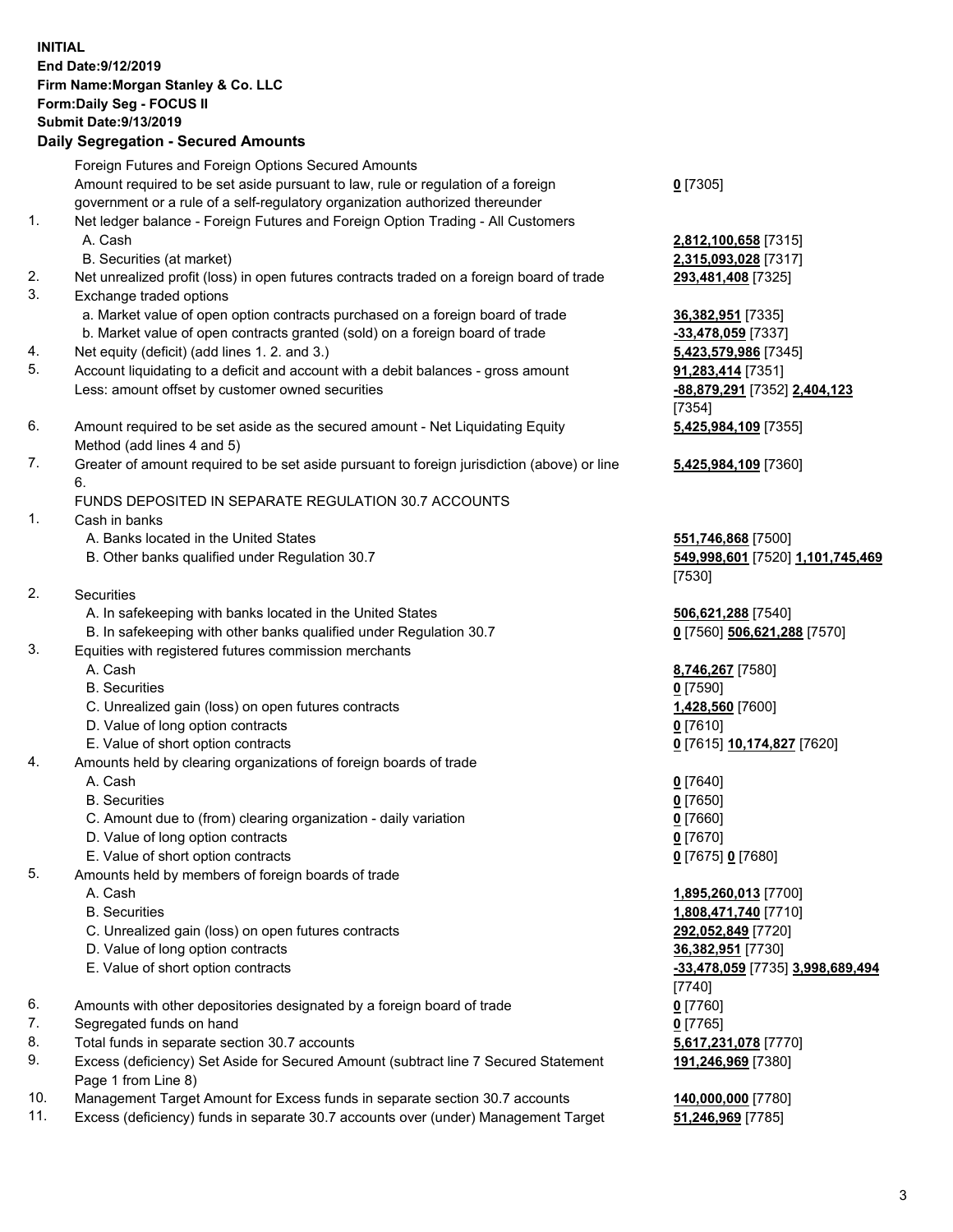**INITIAL End Date:9/12/2019 Firm Name:Morgan Stanley & Co. LLC Form:Daily Seg - FOCUS II Submit Date:9/13/2019 Daily Segregation - Segregation Statement** SEGREGATION REQUIREMENTS(Section 4d(2) of the CEAct) 1. Net ledger balance A. Cash **11,424,085,158** [7010] B. Securities (at market) **6,351,443,855** [7020] 2. Net unrealized profit (loss) in open futures contracts traded on a contract market **-1,044,280,221** [7030] 3. Exchange traded options A. Add market value of open option contracts purchased on a contract market **658,258,571** [7032] B. Deduct market value of open option contracts granted (sold) on a contract market **-524,058,478** [7033] 4. Net equity (deficit) (add lines 1, 2 and 3) **16,865,448,885** [7040] 5. Accounts liquidating to a deficit and accounts with debit balances - gross amount **785,315,087** [7045] Less: amount offset by customer securities **-782,973,563** [7047] **2,341,524** [7050] 6. Amount required to be segregated (add lines 4 and 5) **16,867,790,409** [7060] FUNDS IN SEGREGATED ACCOUNTS 7. Deposited in segregated funds bank accounts A. Cash **3,796,345,945** [7070] B. Securities representing investments of customers' funds (at market) **0** [7080] C. Securities held for particular customers or option customers in lieu of cash (at market) **995,029,626** [7090] 8. Margins on deposit with derivatives clearing organizations of contract markets A. Cash **7,079,019,681** [7100] B. Securities representing investments of customers' funds (at market) **0** [7110] C. Securities held for particular customers or option customers in lieu of cash (at market) **5,356,414,229** [7120] 9. Net settlement from (to) derivatives clearing organizations of contract markets **-220,103,346** [7130] 10. Exchange traded options A. Value of open long option contracts **658,258,571** [7132] B. Value of open short option contracts **-524,058,478** [7133] 11. Net equities with other FCMs A. Net liquidating equity **12,274,620** [7140] B. Securities representing investments of customers' funds (at market) **0** [7160] C. Securities held for particular customers or option customers in lieu of cash (at market) **0** [7170] 12. Segregated funds on hand **0** [7150] 13. Total amount in segregation (add lines 7 through 12) **17,153,180,848** [7180] 14. Excess (deficiency) funds in segregation (subtract line 6 from line 13) **285,390,439** [7190]

- 15. Management Target Amount for Excess funds in segregation **235,000,000** [7194]
- 16. Excess (deficiency) funds in segregation over (under) Management Target Amount Excess

**50,390,439** [7198]